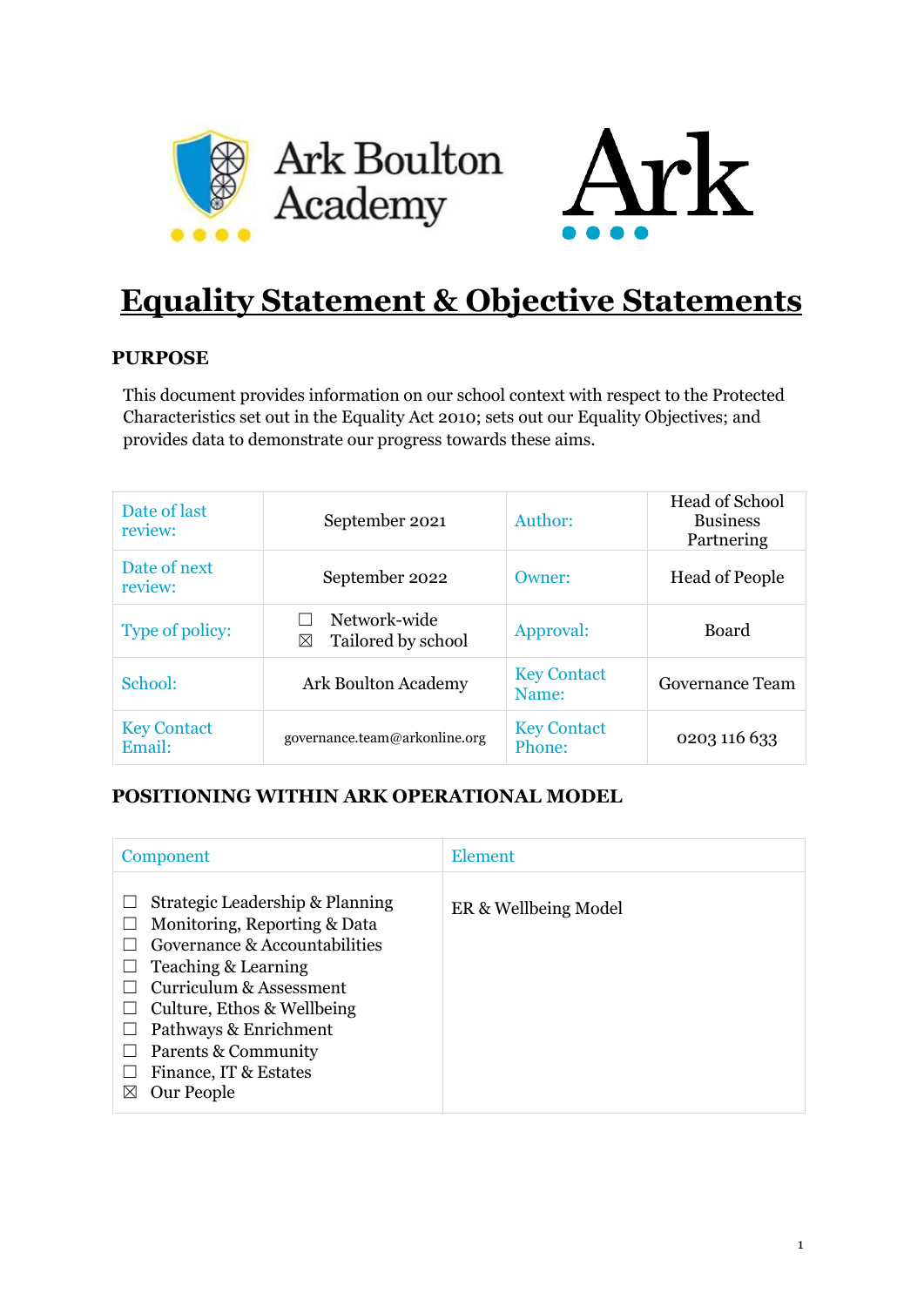## **1. School Context – Pupil**

This section provides information on the composition of the pupil population at the school with respect to the 'protected characteristics' outlined in the Equality Act. The Act protects people from discrimination on the basis of 'protected characteristics'. Every person has several of the protected characteristics, so the Act protects everyone against unfair treatment. The protected characteristics for pupils are disability, gender reassignment, pregnancy and maternity, race (ethnicity), religion and belief, sex (gender) and sexual orientation.

## **Gender (%)**

Male: 54% Female: 46% Other/ Not Stated: N/ A

## **Special Educational or Medical Needs and Disability**

Pupils with SEND - EHCP and School Support (%): 17% Pupils with a Statement of SEN or EHCP (%): 1%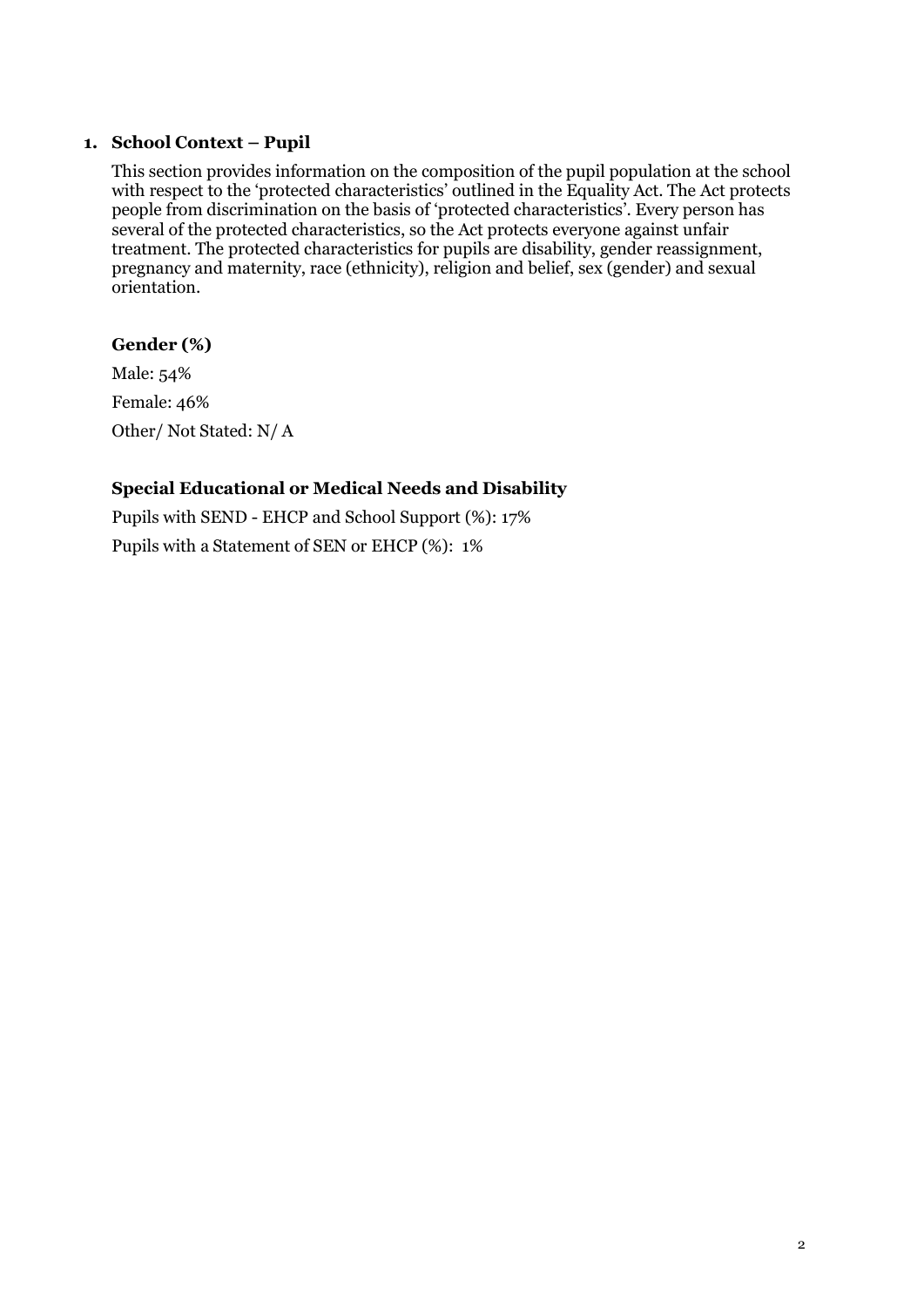## **Ethnicity & Race**

|                                  | <b>Total</b>   |
|----------------------------------|----------------|
| Afghan                           | 9              |
| Any Other Asian Background       | 1              |
| <b>Arab Other</b>                | 17             |
| Asian and Any Other Ethnic Group | 7              |
| Asian and Black                  | 1              |
| Bangladeshi                      | 122            |
| <b>Black - African</b>           | 1              |
| Black - Nigerian                 | $\mathbf{1}$   |
| Black - Somali                   | 55             |
| <b>Black - Sudanese</b>          | $\mathbf{1}$   |
| Gypsy/Roma                       | $\mathbf{1}$   |
| Indian                           | 9              |
| Iraqi                            | 4              |
| Italian                          | 5              |
| Kashmiri Other                   | 4              |
| Kashmiri Pakistani               | 34             |
| Kurdish                          | 5              |
| Mirpuri Pakistani                | 154            |
| Not Yet Obtained                 | 13             |
| <b>Other Asian</b>               | 7              |
| <b>Other Black African</b>       | $\overline{2}$ |
| <b>Other Chinese</b>             | 1              |
| <b>Other Ethnic Group</b>        | $\mathbf{2}$   |
| <b>Other Mixed Background</b>    | $\overline{2}$ |
| Other Pakistani                  | 257            |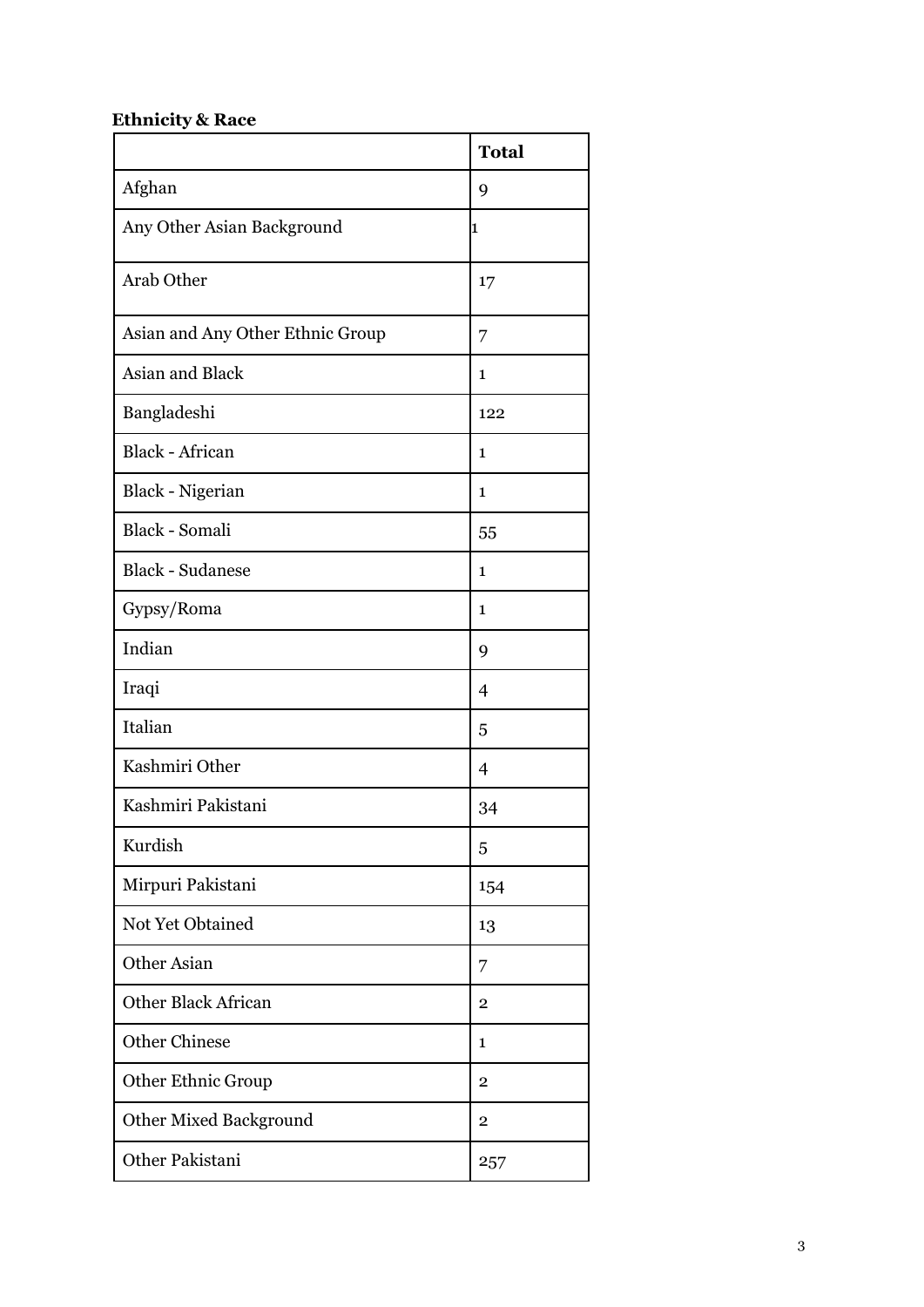| <b>Other White British</b>           | $\mathbf{1}$   |
|--------------------------------------|----------------|
| Pakistani                            | 51             |
| Portuguese                           | $\mathbf 2$    |
| Refused                              | $\mathbf{1}$   |
| Roma                                 | 9              |
| Turkish                              | 1              |
| White - British                      | $\mathbf{1}$   |
| White - English                      | 1              |
| White and Any Other Asian Background | $\mathbf 2$    |
| White and Any Other Ethnic Group     | $\overline{2}$ |
| White and Asian                      | $\mathbf{1}$   |
| White and Black African              | $\mathbf{1}$   |
| White and Black Caribbean            | $\mathbf 1$    |
| White and Pakistani                  | 7              |
| White Eastern European               | 21             |
| White European                       | $\overline{2}$ |
| <b>White Other</b>                   | 7              |
| Yemeni                               | 75             |

## **Religion & Belief [schools may add other religious groups as appropriate]**

| <b>Religion &amp; Belief</b> | <b>Number</b>  | Percentage |
|------------------------------|----------------|------------|
| Christian                    | 25             | 2.8%       |
| Christian (Ecumenical)       | 1              | 0.1%       |
| Methodist                    | $\mathbf{1}$   | 0.1%       |
| Muslim                       | 624            | 69.3%      |
| Other Faith                  | $\overline{2}$ | 0.2%       |
| Roman Catholic               | $\overline{2}$ | 0.2%       |
| <b>Russian Orthodox</b>      | 1              | 0.1%       |
| Sikh                         | 1              | 0.1%       |
| Not Stated                   | 244            | 27.1%      |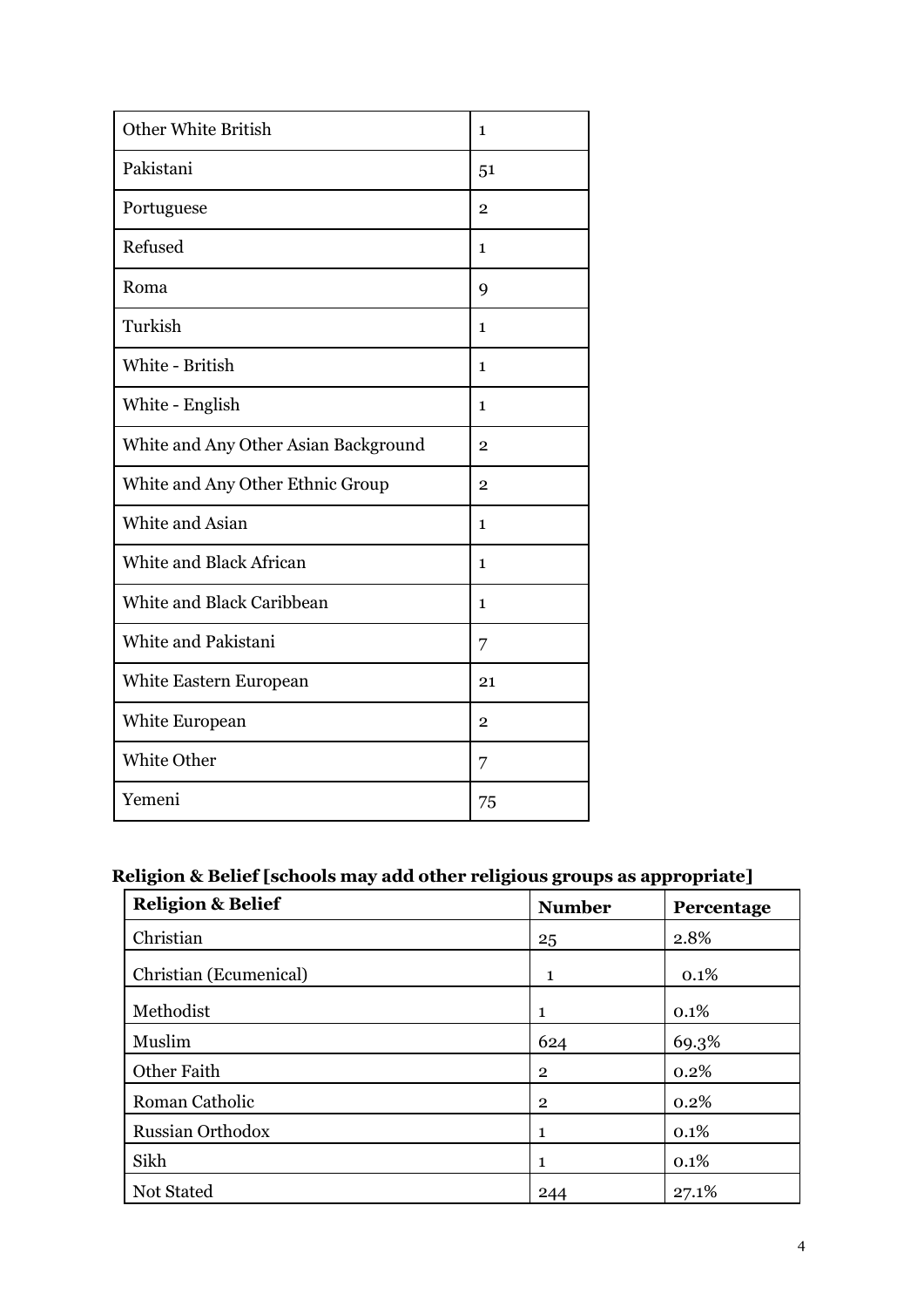## **Additional Groups**

Ofsted inspections look at how schools help "all pupils to make progress, including those whose needs, dispositions, aptitudes or circumstances require additional support." In addition to pupils with protected characteristics, we wish to provide further information on the following groups of pupils: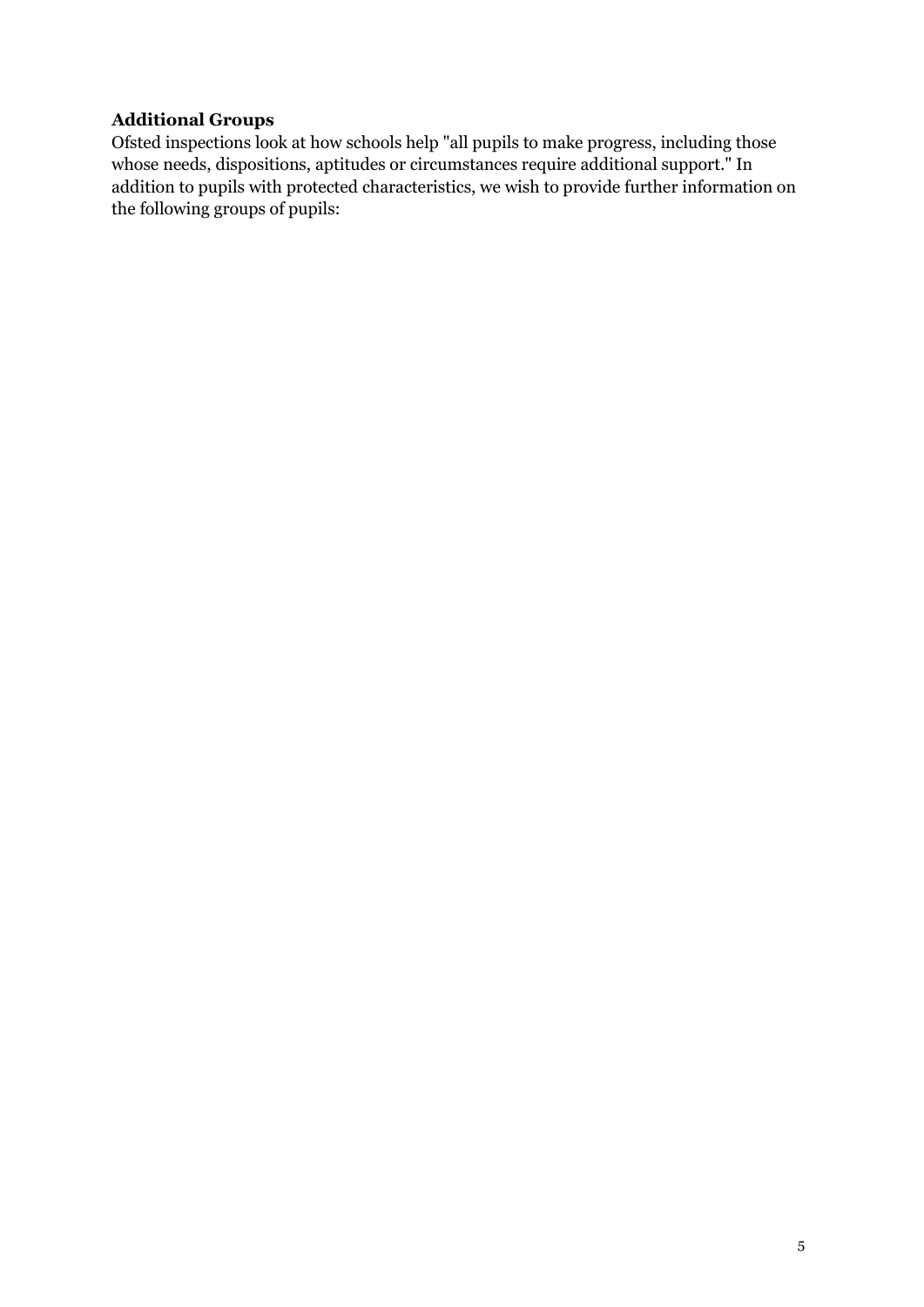| <b>Pupils with English as an Additional Language</b>      |             |              |              |                         |  |  |
|-----------------------------------------------------------|-------------|--------------|--------------|-------------------------|--|--|
|                                                           | <b>Boys</b> | <b>Girls</b> | <b>Total</b> | of school<br>population |  |  |
| English as an additional<br>language                      | 339         | 296          | 635          | 70%                     |  |  |
| <b>Pupils from low-income backgrounds</b>                 |             |              |              |                         |  |  |
| Number of pupils eligible<br>for Pupil Premium            | 323         | 263          | 586          | 65%                     |  |  |
| Number of pupils receiving<br>the 16-19 Bursary (Post-16) | N/A         | N/A          | N/A          | N/A                     |  |  |
| <b>Number of Looked After Children: 1</b>                 |             |              |              |                         |  |  |

## **2. Our Equality Objectives**

**Equality Objective 1:** Commit to becoming an inclusive organisation, including working alongside the NEU as a pilot school, implementing a framework for an anti-racist approach to the organisation's working practices and leadership as:

"Representation Matters: Research evidence has shown that seeing your community represented in the teaching and school leadership workforce matters to ethnic minority pupils in terms of aspiration as well as academic success"

**(September 2021 for review September 2022)**

### **This will be achieved by:**

- The Edurio Ark staff survey reflects a strong culture of staff well-being without any group presenting less well
- The Ark staff survey is completed by 90% of Ark Boulton staff
- Academy exclusions data reports rates that are proportionate and comparable and do not reflect a disproportionate exclusion of a student group based upon gender, ethnicity or SEND need
- Publication of Equality Policy
- Performance management targets are thoughtfully determined and demonstrate a clear alignment with job descriptions and roles

## **Review date and comments:** 11th January 2022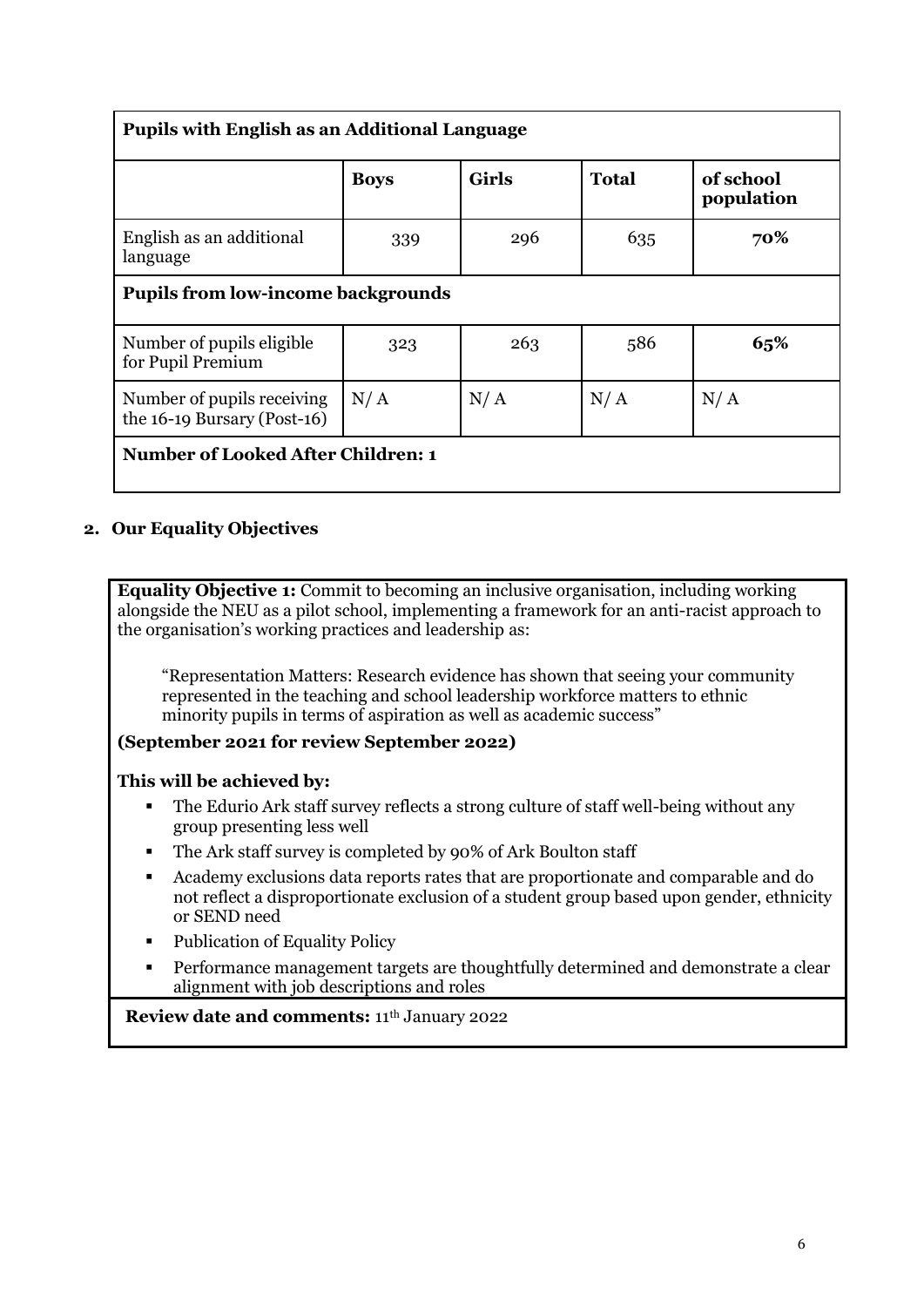#### **Equality Objective 2:**

To improve the reading age of our pupils. Ark Boulton receives a high proportion of students with low chronological reading ages. It is the academy's ambition that all students by the time they complete lower school to have a either 'caught up' or 'kept up' resulting in all students being able to read at least in line with their chronological reading age. The academy's self-evaluation and academy improvement documents clearly communicate the rationale, approach, resourcing and success criteria for the strategy and reflects a pupil cohort that has significant numbers of EAL, SEND and PP students. **(September 2021 for review September 2022)**

#### **This will be achieved by:**

- Students at their chronological reading age make progress in line with expectations (at least 12 months per year)
- Students below their chronological age make progress of at least 15 months in an academic year

**Review date and comments:** 11th January 2022

**Equality Objective 3:** We aim to improve the progress made by pupils with SEND. **(September 2021 for review September 2022)**

At Ark Boulton, we genuinely believe that SEND is a **whole-school approach.** This meanswe aim to provide a learning environment where students with special educational needs make exceptional progress. We recognise the skills students bring to the school and ensure that they have quality access to the **whole curriculum** so they can build on these skills as they develop into young adults ready to face the world outside of the academy.

We strongly believe it is our duty to be accessible and inclusive for all pupils and therefore, **welive this through our day to day practice, in every classroom across every faculty in the academy**. Supporting students with SEND does not just sit with the SENCO or our Enhanced Provision Faculty, **it sits with everyone**. As an academy, all our teachers understand that as practitioners, **we are teachers of character, literacy, subject andSEND.** All lessons are fully inclusive and teachers are trained on how to support our SENDstudents so that they can fully participate and experience success.

We passionately believe that the students' learning needs will first and best be met through **high quality teaching** delivered by mainstream subject teachers. There is **no replacement for Quality First Teaching** therefore, our approach centres arounds:

1. Clear routines and high expectations for all.

2. High quality Professional Development for teachers.

3. A consistent structure in the delivery of lessons so that all students,

especiallythose with SEND know what to expect from one lesson to another.

4. Specific targeted support for students through One Page Profiles andindividualised interventions.

Together with Quality First teaching, we support students' individual learning requirements using the graduated approach of the **'assess, plan, do and review'**. Every student with